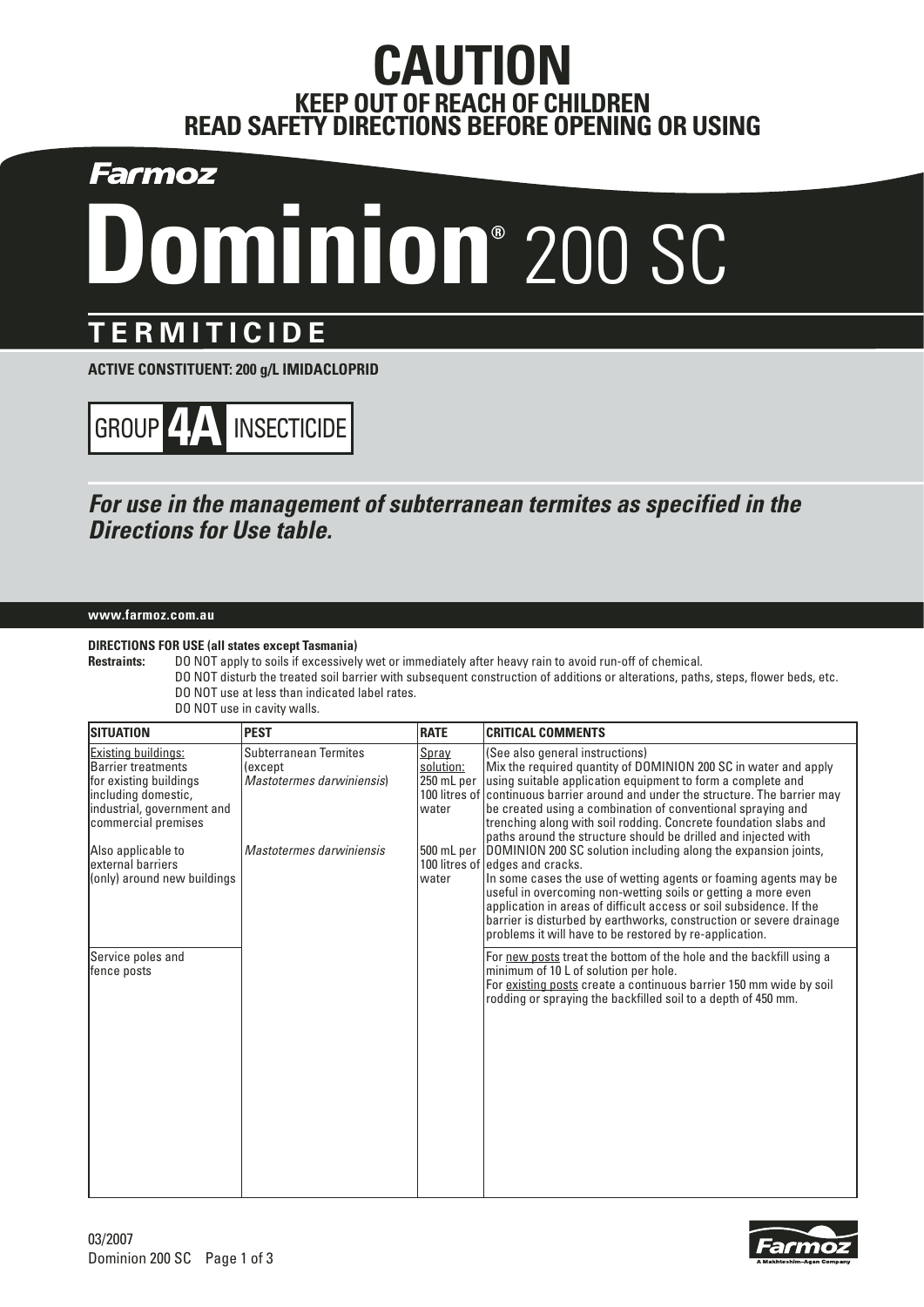| <b>ISITUATION</b>                                  | <b>PEST</b>                                                          | <b>RATE</b>                               | <b>CRITICAL COMMENTS</b>                                                                                                                                                                                                                                                                                                                                                                                                                                                                                                                                                                                                                                                                                                                                                           |
|----------------------------------------------------|----------------------------------------------------------------------|-------------------------------------------|------------------------------------------------------------------------------------------------------------------------------------------------------------------------------------------------------------------------------------------------------------------------------------------------------------------------------------------------------------------------------------------------------------------------------------------------------------------------------------------------------------------------------------------------------------------------------------------------------------------------------------------------------------------------------------------------------------------------------------------------------------------------------------|
| <b>Reticulation Systems:</b>                       | <b>Subterranean Termites</b><br>(except<br>Mastotermes darwiniensis) | Spray<br>solution:<br>250 mL per<br>water | The system (refer to the general instructions) must be installed<br>according to the manufacturer's specifications. DOMINION 200 SC<br>must only be applied via a reticulation system that has been installed<br>100 litres of with a prepared sand /soil bed of a minimum depth of 100 mm and<br>even compaction. If not possible alternative termite protection needs<br>to be arranged for the areas omitted (see General Instructions for<br>further system requirements).                                                                                                                                                                                                                                                                                                     |
| Perimeter and/or service<br>Ipenetration treatment | Mastotermes darwiniensis                                             | 500 mL per<br>water                       | The system installer must ensure that the installation will result<br>100 litres of in the application of not less than 250 mL (500 mL for <i>Mastotermes</i><br><i>darwiniensis</i> ) of product per m <sup>3</sup> of soil applied in a continuous treated<br>zone not less than 100 mm thick. The volume of soil treated and<br>diluted solution applied by a system is dependent on the parameters<br>of the particular system and the type of soil being present<br>respectively. Guidelines should be sought from the manufacturer.<br>For a barrier with dimensions of 300 mm deep x 150 mm wide, 5 L per<br>linear metre is suitable for perimeter and/or service penetration only<br>systems. This will be different for systems treating a different volume<br>lof soil. |
| Complete under slab<br>linstallations              |                                                                      |                                           | For the horizontal barrier under the slab not less than 50 mL (100 mL for<br><i>Mastotermes darwiniensis</i> ) of product is required per m <sup>2</sup> . In addition,<br>the system installer must also ensure that a prepared sand/soil bed of<br>100 mm depth is provided across the whole of the under slab<br>installation to ensure complete horizontal coverage of the product.                                                                                                                                                                                                                                                                                                                                                                                            |

#### **NOT TO BE USED FOR ANY PURPOSE, OR IN ANY MANNER, CONTRARY TO THIS LABEL UNLESS AUTHORISED UNDER APPROPRIATE LEGISLATION.**

#### **GENERAL INSTRUCTIONS**

FARMOZ DOMINION® 200 SC should be considered as part of a program involving the following steps:

1. Locate nest and treat where possible;

- 2. Repair or recommend repairs to leaks and drainage as a condition of warranty;
- 3. Improve or recommend improvements to ventilation underneath structures;
- 4. Ensure or recommend subfloor areas be kept free of stored or waste timber;
- 5. Application of soil barrier treatment;
- 6. Advice to property owner or manager, that disturbing the treated soil barrier e.g. with subsequent additions, alterations or landscaping etc may render the treatment ineffective unless re-applied or other actions undertaken.
- 7. Continuing efforts to locate and treat the colony in the nest if not eradicated before application of soil barrier.
- 8. Post-treatment inspection to confirm success.
- 9. Ongoing inspections, at least annually, as recommended by AS 3660 Series.

The purpose of chemical soil treatment for termite control is to establish a continuous chemical barrier (horizontal and/or vertical as required) between the structure and termite colonies in the soil. The barrier impedes and discourages concealed termite entry for the service period of the barrier. A great deal of care needs to be taken to understand the construction of the building and to apply the spray solution in a manner which ensures a complete chemical barrier. If a barrier is not complete or breached, then concealed termite entry may occur. It is sometimes not possible to form a complete barrier around an existing structure in which case other termite management options and/or more frequent inspections will also need to be undertaken.

#### **Alterations to building to increase effectiveness of treatment**

Alterations include improvements to drainage and sub-floor ventilation, the removal of soil timber contact (e.g. railway sleeper retaining walls) and the provision of access to areas for regular inspection. Poor drainage including rainwater flowing around structure perimeter may compromise the chemical barrier. Drainage, ventilation and timber/soil contact problems need to be addressed before treatment.

#### **INSECTICIDE RESISTANCE WARNING**

For insecticide resistance management



FARMOZ DOMINION® 200 SC Termiticide is a Group 4A insecticide. Some naturally occurring insect biotypes resistant to DOMINION 200 SC and other Group 4A insecticides may exist through normal genetic variability in any insect population. The resistant individuals can eventually dominate the insect population if DOMINION 200 SC and other Group 4A insecticides are used repeatedly. The effectiveness of DOMINION 200 SC on resistant individuals could be significantly reduced. Since occurrence of resistant individuals is difficult to detect prior to use, FARMOZ Pty. Ltd. accepts no liability for any losses that may result from the failure of

DOMINION 200 SC to control resistant insects.

DOMINION 200 SC may be subject to specific resistance management strategies. For further information contact your local supplier, FARMOZ representative or local agricultural department agronomist.

#### **MIXING**

- To ensure good mixing:
- 1. Thoroughly clean the spray equipment to remove residues of other formulations from the equipment before using DOMINION 200 SC for the first time; and
- 2. Prior to pouring, shake container vigorously. Then premix the required quantity of DOMINION 200 SC with water in a clean bucket before adding it to the half filled spray tank then top up to full volume. Allow the contents of the tank to be re-circulated.

Note that at the recommended dilution rate DOMINION 200 SC will usually dissolve to a clear solution with only a faint odour.

#### **SOIL PREPARATION**

In soils where wetting is difficult, it will be necessary to loosen the soil prior to treatment (to a depth of at least 80 mm for horizontal barriers and to below the top of the footing for vertical barriers), creating a trench to confine the spray solution to the area to be treated and it may be necessary to add a wetting agent to the spray solution. These actions will help to avoid the spray solution running off before it can soak into the soil. It is recommended that application volumes given in the directions for use table be used wherever possible. However where soil conditions will not accept application of 100 L/m<sup>3</sup>, the concentration of DOMINION 200 SC in the solution should be doubled to 500-1000 mL per 100 L and then apply 50 L/m<sup>3</sup> spray solution. When applying by injection through concrete to such soils, drill hole spacings should be reduced to 150 mm (1.5 litres per hole) before resorting to the application of higher concentrations in lower volumes.

#### **TREATMENT OF EXISTING BUILDINGS**

Authorised persons applying DOMINION 200 SC should be familiar with Australian Standard AS 3660 Series especially the section which specifies the procedures to provide a chemical soil barrier, and/or the appendix which shows the areas where barrier treatments should be applied to ensure no gaps in treatment.

#### **TREATMENT OF NEW BUILDINGS**

DOMINION 200 SC cannot be used for the application of horizontal barriers prior to pouring a slab unless used in a reticulation system certified for that purpose. The initial underslab treatment shall be applied through the reticulation system as soon as possible after a 28 day period following the placement of the slab, but not more than 60 days after placement.

#### **RETICULATION SYSTEMS**

The reticulation system used must be capable of establishing and maintaining complete and continuous treated zones around building perimeters, service penetrations and other possible termite entry points between the structure and the termite colonies in the soil (in accordance with the Australian Standard AS 3660 series). Reticulation systems suitable for this purpose are certified as meeting AS3660 by suitable persons or organisations with the relevant expertise in the